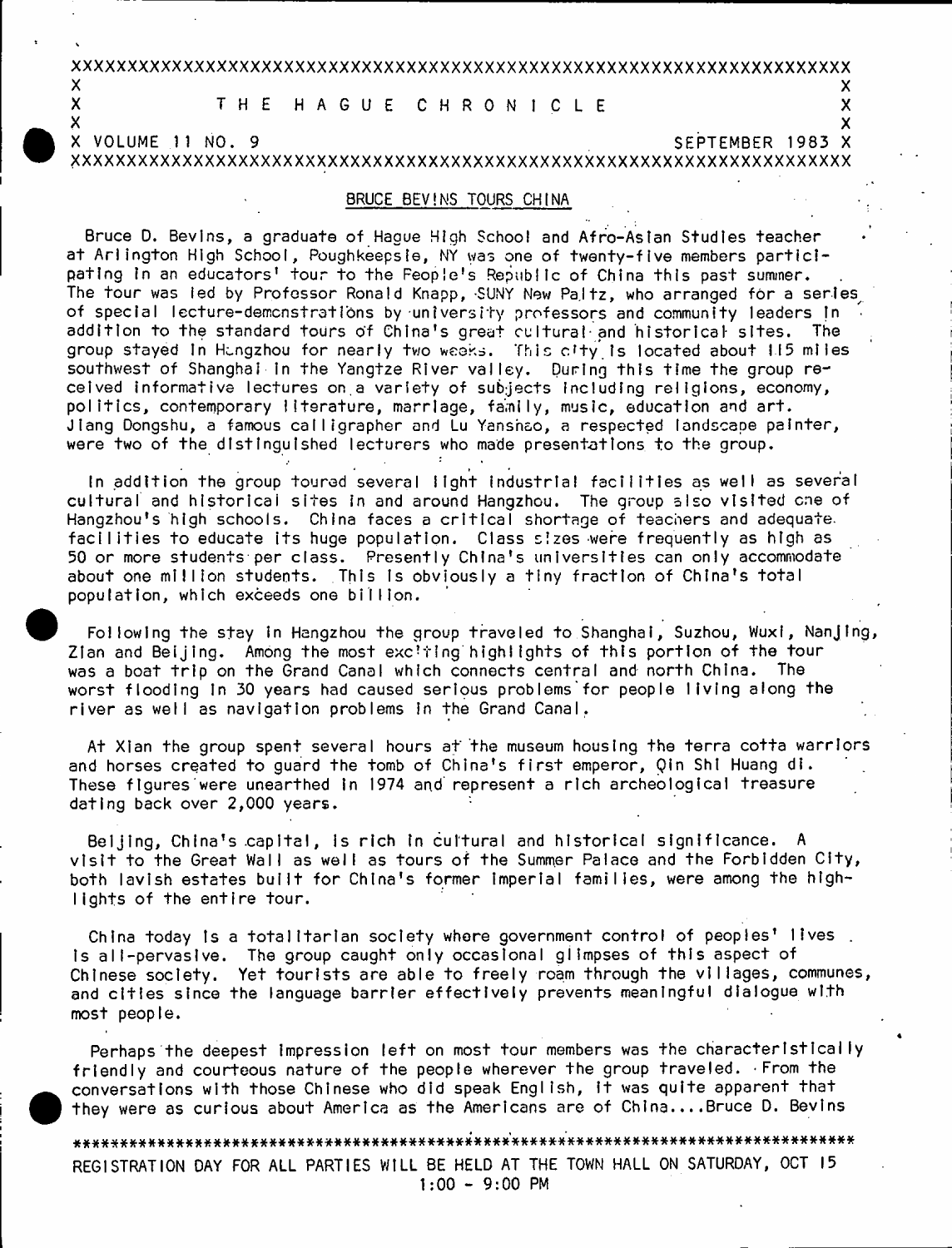#### GRACE MEMORIAL CHAPEL CONGREGATION

 $\sim 10^6$ 

Grace Memorial Chapel was founded as a non-denominationaI place of worship for Sabbath Day Point and adjacent communi-<br>ties. That the area from which the con That the area from which the congregation was drawn was quite extensive Is to be found in the fact that there were docking facilities as well as provisions to "shelter the teams", both of which pre-suppose that some distances were covered in order to attend church.

The early records show that in general twelve services were held each year, although for a brief period a greater number were held. While equipped with chimneys, that the church was not originally meant to be heated is attested to by the fact that in 1886 the trustees provided two stoves so that "the room would be made comfortable for the conduct of **B**,ible Study". This study group was taught by William L. Vroom, son of William L. Vroom, a trustee and founder. The younger Mr. Vroom left after one season. The Bible Study Group, however, continued under the leadership of James F. Chamberlin, one of the founders who had a homestead immediately abutting the church property. So far as is known the study group continued until Mr. Chamberlin's death. Although the stoves have long since been removed, evidence of their location still exists. What with the vaulted ceiling of the church one wonders just how effective they might have been and how much ahead of time they had to be fired up to have the chapel warm by Sunday. Regrettably, no attendance records were kept, but the early minutes constantly refer to the increased attendance at the chapel.

A few of the early names connected with the church are to be seen as nearby property holders, but there are many names that have been obscured by the mists of time, names sucl as Mrs. George Taft, Mrs. W. Post, George Taylor, Mrs. L. W. Hamersley, Miss Whiting, S. M. Knerals, Mabel Knowlton and Edgar Vanderbilt, to mention a few.

Mr. J. J. Wilson, one of the founders who had property on Divinity Bay moved to a location he was to name Silver Bay and there built a hotel and cottages known as Brookdale Farm which had a capacity of 60. He provided "house teams" to take

the guests to Grace Chapel on Sunday. With the Point House, Bartletts, later Uncas and the everpresent cottagers,  $it$ is easy to picture a rather substantial congregafion.

We are planning an exhibit of church mementos during the 100th Anniversary celebraticn. Anyone having items suitable for such an exhibit are asked to contact Margaret Broderick...R. Davies

#### DR. HUME REMEMBERS

This month we continue our "Remembrances' with those of Dr. Robert Hume of Silver Bay and Tucson, AR.

 $\pm$  Dr. Hume's father, a missionary in India first came to Silver Bay in about 1905. He met and later married Laura Caswell, RN who was serving as nurse to the missionary conference being held. (Perhaps she was one of the first "EMPS"). They went to Bombay as missionaries, where Dr. Hume was born.

Because the entire family was sickly, the elder Hume was called to Union Seminary as Professor of History of Religions. They have returned to Silver Bay every summer since 1915, where they built a house next to Penfields. "Descendants of both families still live there.

"Our first trip to Silver Bay in 1915 was by Albany Overnight Steamer from 125th St., NY City to Albany, then by train to Ft. Edward where we changed to another train to Lake George Village, then the steamer Mohican - still sailing on Lake George - to Silver Bay, along with numerous trunks and baggage which were then hauled by two horses and a fogging cart to the cottage a half mile to the north.

"Our first trip by car (in 1923) from NYC took two days via Albany, Lake George, Warrensburg, Chestertown, Graphite and Hague'.

"About Hague, I vividly recall the blind mules hauling the ore out of the mines at Graphite on small narrow gauge rail cars. The ore was then trucked on white trucks with wooden wheels and solid tires to Ticonderoga to make the lead for the.Ticonderoga pencils."

■ Pessimists cannot enjoy the highs of life because they're always worrying about the next low around the corner. (See optimists on page 3)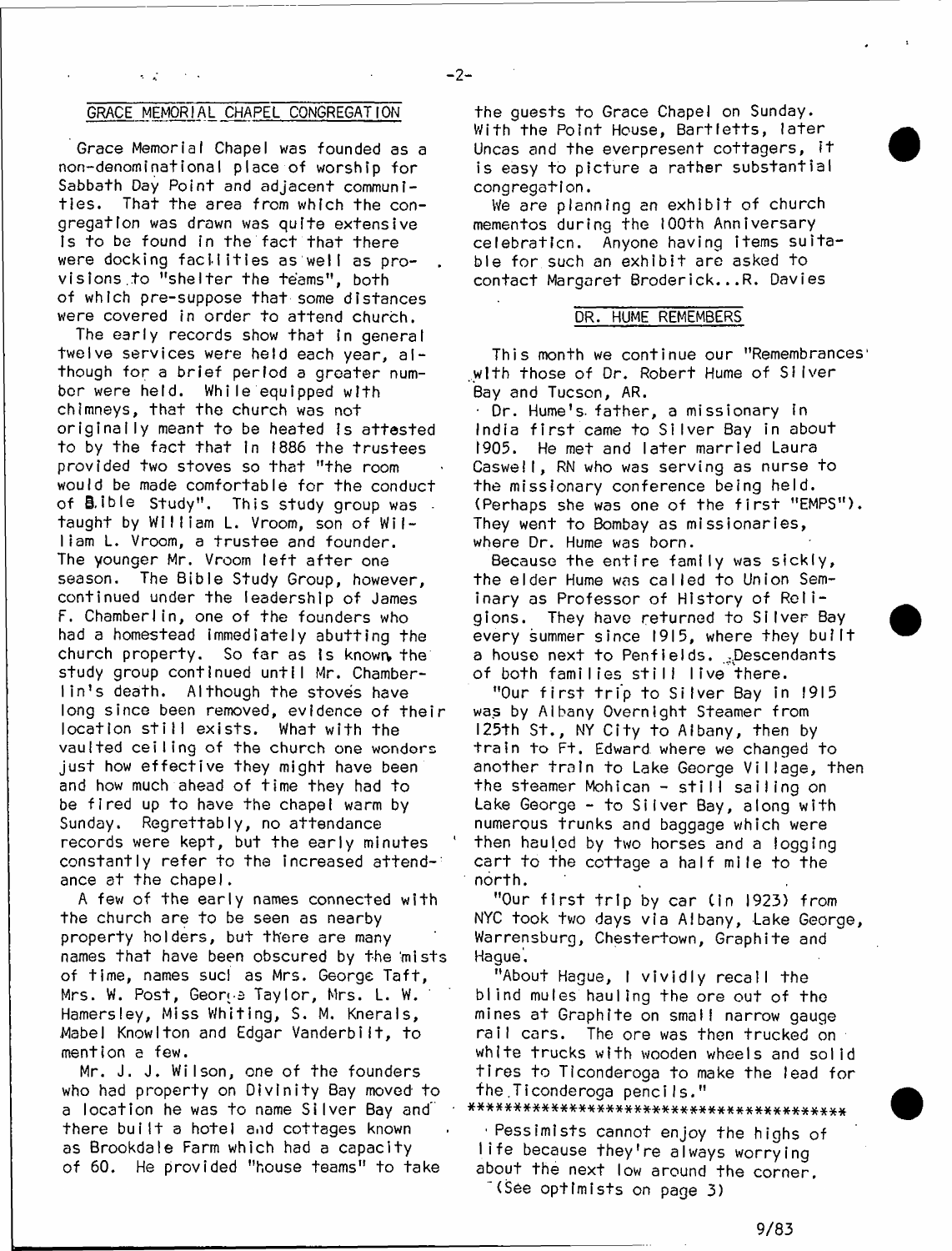## DQ "SMALL BOATS BELONG1' ON LAKE GEORGE?

- 3-

On Sunday of Labor Day Weekend we were enjoying the beauty of Lake George from our terrace. Suddenly, from the middle of the lake we heard desperate cries. "Save my wife! Save my wife!"

We flew to our slip and while getting the boat out, called to our daughter to call the L.G. patrol. Then we headed toward the two bobbing heads. Two large boats were in the vicinity now. As we approached we saw only a man in the water. My husband jumped in to help and I screamed "Where is his wife? I only see him!" We were grateful to learn that she had already been lifted into the larger boat, but that she was injured and needed medical help. Her husband appeared to be o.k. and was helped into the large yellow boat that had struck their canoe amidships. While this boat went in search of the couple's camping children, the larger boat carrying the injured woman followed us to the dock. As we approached I yelled to our daughter to call for the Hague ambulance.

During the minutes we had to wait for help, we covered the injured woman with blankets, put ice on her swollen head and got her name, address and doctor's name. I also had her describe the accident to me:

**•** 

**e** 

"My husband and I were just out for a ride in our son's racing canoe. I looked up and saw this huge yellow boat heading right for us and thought 'We've<br>had it!' Isn't it strange that most isn't it strange that most accidents happen close to home." (She's a Putnam resident.)

Meanwhile, the L.G. patrolman arrived and accepted the information I'd gathered. We decided the only thing to do was sit tight until the ambulance came - which it did almost immediately. They whisked the lady to Moses Ludington Emergency Room.

After helping the man find his camping children, the yellow boat (which had hit the canoe) returned to our dock.

After everything was over and things were back to "normal", I mulled over the varied remarks I'd heard during this one hectic hour on a Sunday afternoon .

- Witness: "With a 32 mile lake, why should they hit a little canoe?"
- Another: "Why are YOU asking me all these questions? Is your husband a lawyer? Do I have to be a witness?"
- Injured Woman: "That canoe meant so much to our son!"
- Our daughter: · "Mom, you're so cool when you need to be."
- Yellow boat driver: "I didn't even see them! They shouldn't allow such small boats on the lake!"
- My thoughts:  $\frac{1}{1}$  thank God for sparing those two lives and I thank the L.G. patrol and Haque Ambulance Crew for prompt action on a busy Sunday.  $\,$  l, too, wonder about the size boat that should be allowed on this lake, but it may surprise the driver of the large yellow boat to know that most of us who truly love this lake and want to see it retain its natural beauty would prefer small, quiet boats like canoes", kayaks and sailboats, to his idea of what should be allowed...JPMichael

#### NEW ELECTION INSPECTORS

After many years of devoted service Democratic inspectors Lillian Sobul and Florence Smith and Republican Inspectors Alice Watts and<br>Betty Decker have resigned. The Betty Decker have resigned. Republican Party has appointed Bertha Dunsmore and Frances Clifton and the Democratic Party has appointed Bea Polino and Patricia DeLarm to fill these vacancies.

#### CHANGE OF LANDFILL HOURS

Effective SEPTEMBER 12 to OCTOBER 30 the Hague Sanitary Landfill will be open Tuesday through Sunday from 9 AM to 5 PM. Closed Monday.

THE REFUBLICAN PARTY will hold a meeting at the Town Hall on October 13 - T h u rs d a y - a t 7 : 3 0 PM \* X \* X X \* X \* X X X - X X X \* X X X X X-X X X X X X \* X X X X X X \* \* X \* \* #

On the other hand, optimists yiew life's highs and lows as a stretching process-an experience to be enjoyed at its peak and a painful learning experience in the valley, but one that leads to further joy. (From Superintendent's address to teachers on September 6, 1983)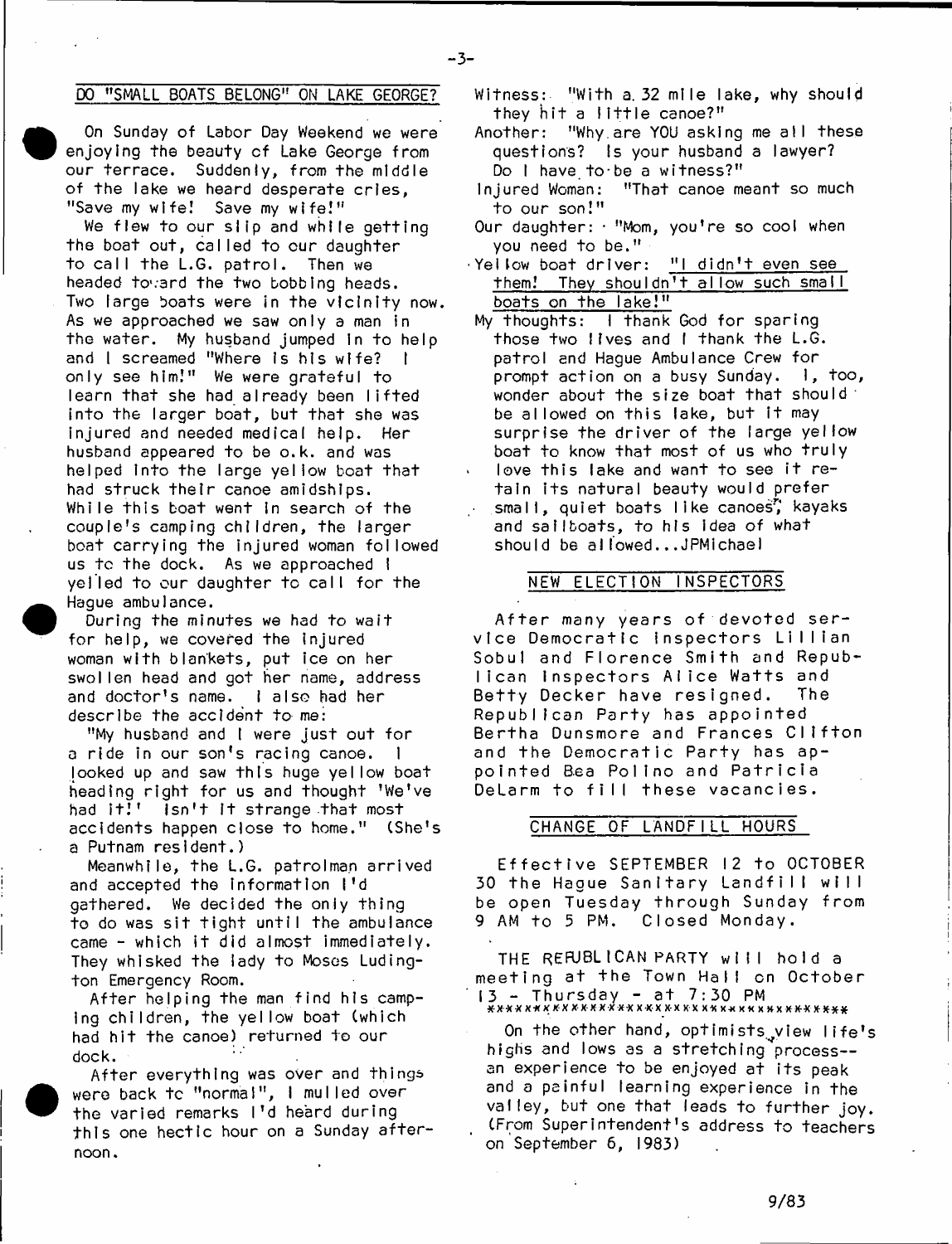#### PLANNING BOARD 9/.1/83

The Hague Planning Board unanimously approved the plans of Silver Bay Association to remove the existing dining and kitchen facilities and build a new structure for the same purpose. The new building will be separated from the main lodge by 35 feet which will reduce the fire danger.

Mr. John Pucek, owner of property south of Tonque Mt. overlook, came before the Board to explain his proposed plans for building on or subdividing of his property. A wide strip of land on the north side of his property has already had all trees bulldozed down with some being felled, into Lake George. A stop work order has been issued by planning Administrator, William Foster, since no application for a building permit or subdivision had been filed. Mr. Pucek explained that he didn't know that he needed a permit to clear trees from his property or needed permission to sell a portion of his property.

The Board levied a \$50.00 fine for Mr. Pucek's violation, requested that an erosion specialist from EnCon inspect the buI I dozed,area and decide if stabilization is needed to prevent erosion into the lake, asked Mr. Pucek to submit plans for a sub-division and obtain varification of his acreage. The Public Hearing on the subdivision will be 6 October 1983 at 8 PM.

...AC

#### "SUBDIVISION" •

"Subdivision means any division of land, with the exception of gifts, devises and inheritances, into two or more lots, parcels, sites, whether adjoining or not, for the purpose of sale, lease, license or any form of separate ownership or occupancy (including any grading, road construction, I.nstal lation of utilities or other improvements or any other land use and development preparatory or incidental to any such division) by any person or by any other person controlled by, under common control with or controlling such person or by any group of persons acting in concert as part of a common scheme or plan. Subdivision of land shall in-

 $\mathbf{r}$ 

clude any map, plat or other plan of the division of land, whether or not previously filed..." ...AC (Hague Zoning Ord.)

 $-4-$ 

#### ADIRONDACK GOALS PROGRAM

The eighth public workshop of the Adirondack Goals Program will meet on Thursday, Sept. 22 beginning at 4:30 PM at the Town Civic Center in Ticonderoga, NY. The meeting continues a series of eleven workshops to involve New York State citizens in setting goals for the future of the Adirondack Park.

All citizens in the area are invited to participate.

The program is designed to develop a continuing dialogue among Adirondack residents, landowners, visitors, interest groups, and government agencies. The Adirondack Park Agency plans to use the information in reviewing and evaluating the state's ten-year old land use plan governing the use and development of the Park. A full-scale plan evaluation is scheduled for completion by 1985. The workshops are open to the general public; persons wishing to participate in the program should contact Edward Hood at the Agency's headquarters: P.O. Box 99, Ray  $B$ rook, NY (518) 891-4050....DJH

## FOR ONLY TWO DOLLARS - \$2...\$2

You can help buy equipment for Moses Ludington Hospital. Your two dollar contribution makes you a member of the Hospital Auxilliary and with other member dollars can purchase precious medical aids for friends, for family  $-$  for you?  $$ at Moses Ludington. Ada Hoyt and Shirley Smith are among the dedicated volunteers to whom you can send your dues...only  $$2...$2...$2...$2...$ 

## LEARN BASIC SEWING SKILLS

10:00 AM - 12:30 PM Sept. 21, 28 and Oct. 5, 12 at Warrensburg Town Hall o r

7:00 - 9:30 PM Sept. 22, 29 and Oct. 6, 13 at United Methodist Church, Aviation Road, Glens FalIs.

COST: FREE. Call. Cooperative Extension at 668-4881 or 623-3291 to register.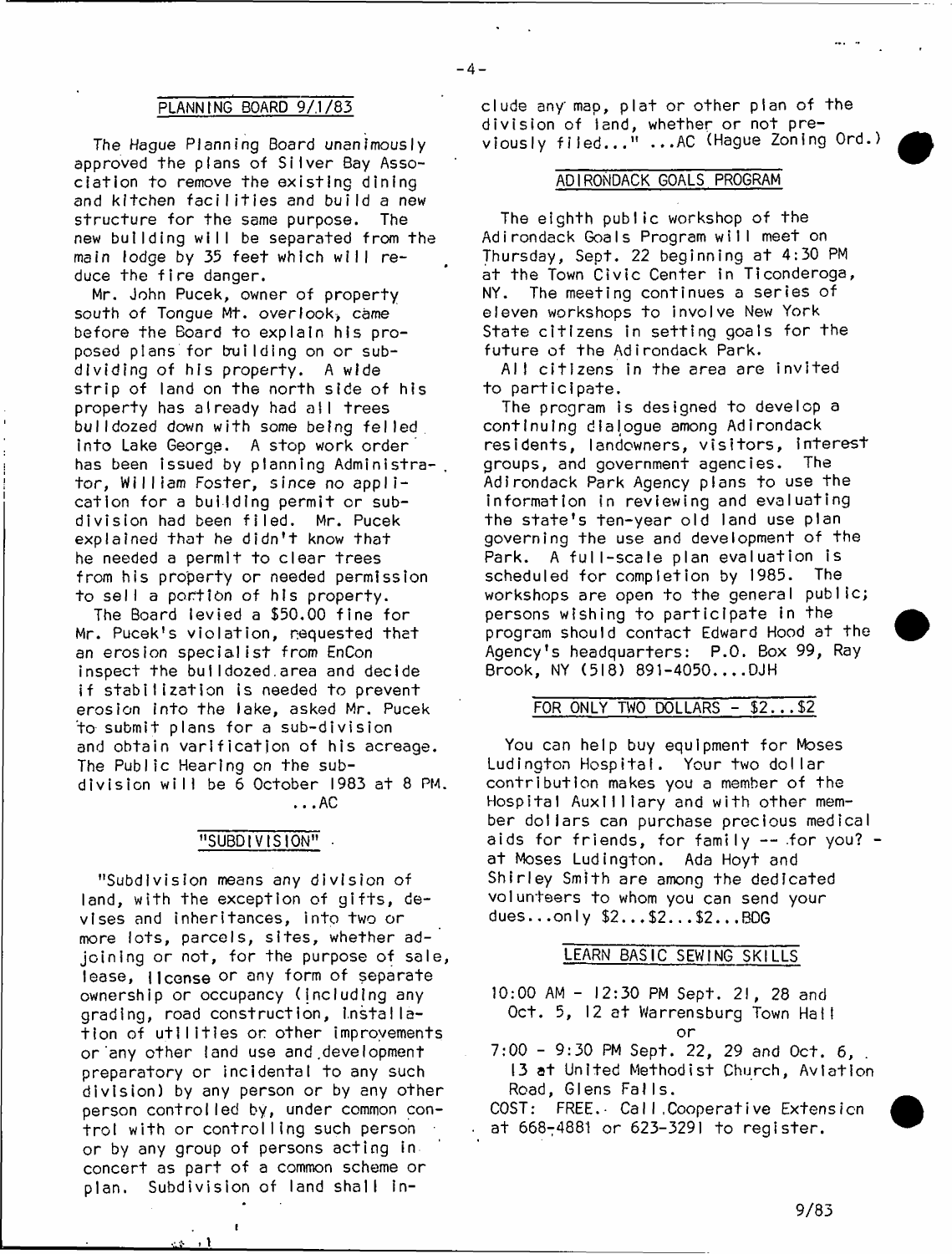## VIEWPOINT

• The following letter was recently received from Aaron Middleton, a lifetime resident of Hague and a member of the Town Board.

" In answer to Mr. H. J. Willard<br>the use of the park. We have on the use of the park. never denied the use.of the park to anyone.

"How long would we have a beautiful park if we turned it into a baseball or football field?

"Mr. Willard doesn't realize the park was built over water at one time. Perhaps he would donate a few thousand every time the Town had to rebuild- the .grounds after a ball game. We don!t have that kind of money and that is why we have provided a baseball field and. basketball court for the youths of Hague.

"As for Mrs. Henry going up to the school and sit, I suggest Mr. Willard take his chair up to the school grounds and sit facing the school and take a long hard look at what he sees. . Perhaps then he will have different  $\frac{1}{2}$  deas. "  $\cdot$ 

*1st* A a ro n M i.dd I eton

COURT NEWS

.<br>Town Justic Harvey E. Yaw fined Mr. Robert O. Stockholm of Friehds Point \$52.50 for allowing fill on his land to enter Lake George.

*I*

#### $\frac{1}{\sqrt{2}}$  in  $\frac{1}{\sqrt{2}}$ VANDAL<sub>ISM</sub>

Vandals desecrated the flag outside the Martin Agency on the night of the Republican primary by tearing the flag and bending the staff so that the flag touched the ground.

## *OUR READERS WRITE*

**Pear** *Neighbor*s:, *Ohce* a *ga*i *n fhank* you for all the time and energy **•** it *takes to make the Chronicie. Its arrival at* **our** *house- is- ac w e l c o m e as a p i n e - s c e n t e d A d i r ondack breeze* **.**

*Thanks to M r s* **. R o b e r t J o h n s o n ;** *We enjoy hearing from you...Staff*

## HOLY LAKE

Your news of some recent baptisms in Lake George at Silver Bay must have reminded a few, perhaps many, readers of a passage in Chapter<sup>1</sup> of James Fenimore Cooper's novel Jahrs

THE LAST OF THE MOHICANS. '' '' '' '' - "Near its (Lake Champlain) southern termination, it received the contributions of another lake, whose waters were so limpid as to have been exclusively selected by the Jesuit missionaries to perform the typical purification of baptism, and to obtain for it the title of Lac du St. Sacrament. The less zealous English thought they conferred a sufficient honor on its unsullied fountains, when they bestowed the name of their reigning prince, the second of the House of Hanover. The two united to rob the untutored possessors of its wooded scepery of their native right to perpetuate its original appellation of fHoricon'." \*

Further on in the novel, Cooper refers several times to Lake George as the "holy lake".

We are indebted to Robert L. Bancroft of Hague, NY ... for this bit of history.

\*ln referring to the, name "Horicon" the following is quoted  $\mathcal{A}$ from HISTORY OF LAKE GEORGE by  $A$  t Wallace E. Lamb, 1934. ·

"The French name was used by the English and" the- colonists until Gen. William Johnson in 1755 named It "Lake George" in honor of George II, King of England. This new name was used unanimously by Englishmen and Americans until James Fenimore Cooper-manufactured the name 'Horicon' in his LAST OF THE MOHICANS. He preferred the new name because he thought 'Lake George' was too commonplace, 'Andiatarocte' too unpronounceable, and 'Saint Sacrament' too complicated. However, there never was a historical foundation for 'Horicon' and the name eventually died a natural death.

Trying to squash a rumor is like trying to unring a bell.

9/83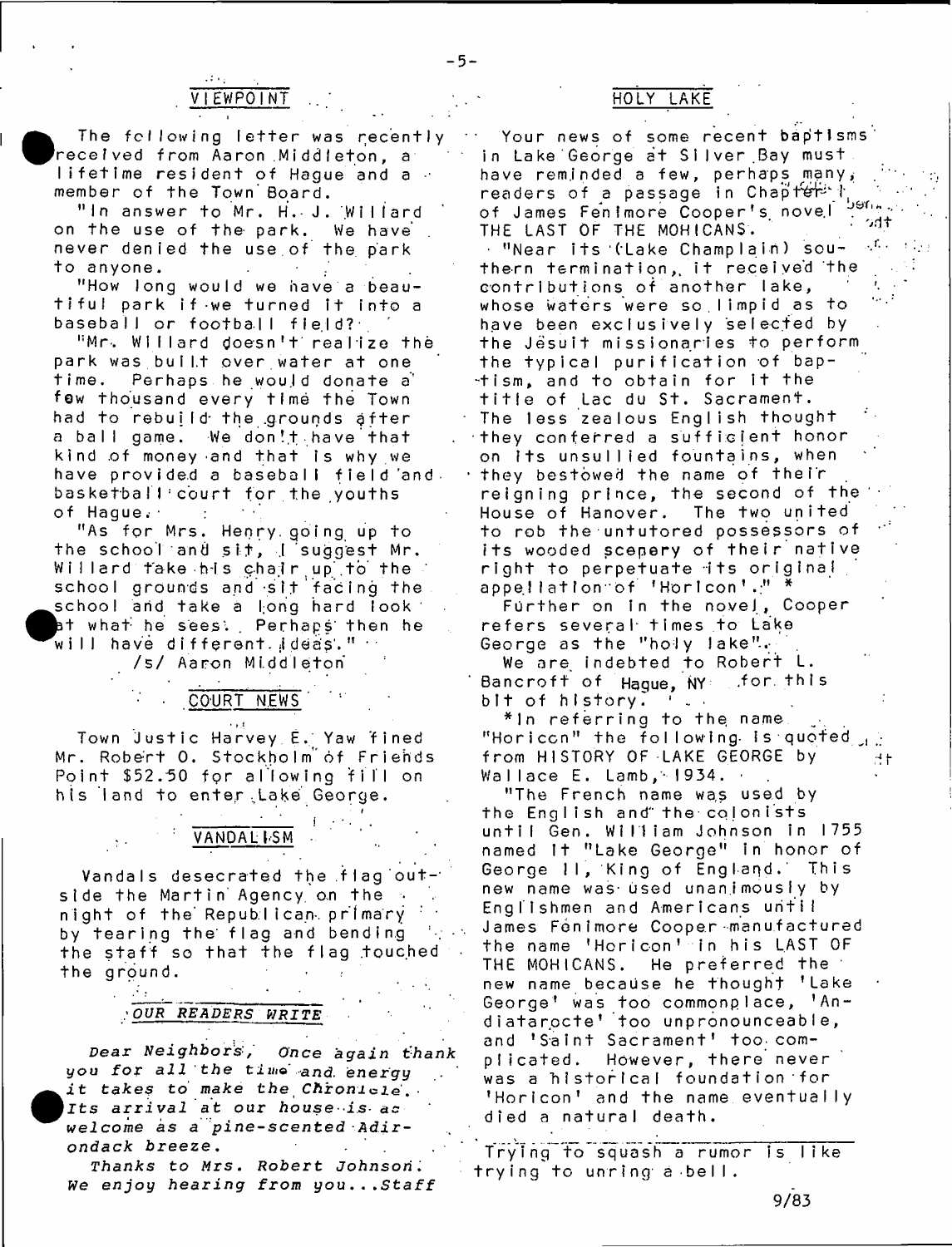### TOWN BOARD 9/13/83

Gotold Petro, auctioneer, informed the  **he estimates that there are**  $\overline{3}$  **to** 4 thousand dollars worth of saleable property in the former Hague School building and that the building would bring between 5 to 15 thousand dollars at auction. He suggested holding an auction on October 1, 1983. He would handle all aspects of promoting the sale at a cost to the Town of \$1,000, plus 25\$ commission on the sale of the contents and  $10\%$  commission on the sale of the property.

A discussion was held later and the Board suggested the auction be held on Oct. 8. As of this writing a definite date has not been set. The Board will retain the right to reject any or all proposed uses of the building.

The following letter from Carolyn Warren, owner of the Hague Motel, was read to the Board and guests, with the permission of Mrs. Warren.

"This is a follow up to my telephone call to you on Sunday, September II, 1983. I feel I should express my complaints in writing so that there is no misunderstanding.

"I realize that Beachside has a right to do business and I usually try to overlook the screeching and screaming that occurs at least three times a week (Memorial Day through Labor Day) precipitated by the bar. However,  $\vdash$  do feel that when that business is a detriment not only to my business but to the Town as a whole, something should be done.

"The chaos that occurred this past weekend is a bitter bean to swallow. First of all, I strongly object to the appearance of tents pitched a ll over the place. Being in the center of town this creates a-poor impression of the town for tourists as well as the residents. Sanitary facilities, at best, must be inadequate, evidenced by the fact that I saw many instances of the boat slip being used as a latrine. The Planning Board is very strict about enforcing regulations for septic systems but it seems that "Tent City" is exempt.

"Secondly, the noise was deafening  $all$ night until dawn. Motorcycles revving up, screeching and screaming, skinny

dipping at the town beach, screaming of obscenities, sexual encounters on the park lawn -- the list could go on and on. It seems to be alright to use the park as a campground, love nest and toilet, but by God don't play ball there.

"Shortly after dawn on Sunday I watched people 'breaking camp1, in the park where they obviously had spent the remainder of the  $'$ night' and discovered a couple who didn't mind trespassing in their quest for a  $?$ little privacy' sleeping on the farther end of my property.

"I hope this is not the type of business Hague wants to attract. Having owned and operated the Hague Motel for the past eleven years, I have worked very hard to attract families who wish to enjoy the peace, tranquility and beauty we have to offer in Hague. We bought in Hague because we wanted to escape the hustle and b ustle of Lake George Village and Dolton Landing, who, by the way, had the wisdom to refuse to accommodate this element, as do the state campsites....

"Another occurrence on which I would like to comment is the Disco Dance that was held in the park on Friday evening of Labor Day weekend. The idea of the dance is commendable; however the 'music' was much too loud -- I couldn't hear my TV in my own living room...One party remarked, 'If we wanted honky-tonk we could have stayed in Lake George Village. We came here for peace and quiet."...

Supervisor Bolton said that every effort would be made to keep groups like this out of Hague next summer. Capt. Henderson said that Hague needs arresting authority within the Town of Hague, not 30 miles away. Board will investigate possible methods of increasing our police protection by next summer.

"A letter from Margaret Sing Smith, County Youth Board, was read that praised the work done by Aggie Watts, Hague's Youth Director.

A letter from the Friends Point Association was read regarding all day and over-night anchoring of large, live-on boats in the area between the south shore of Friends Point and Waltonian Is. The Board will check with Town Attorney to see if we can restrict the anchoring of boats in this area, as well as a set number of feet from the entire Hague shoreline...AC

Ϋ.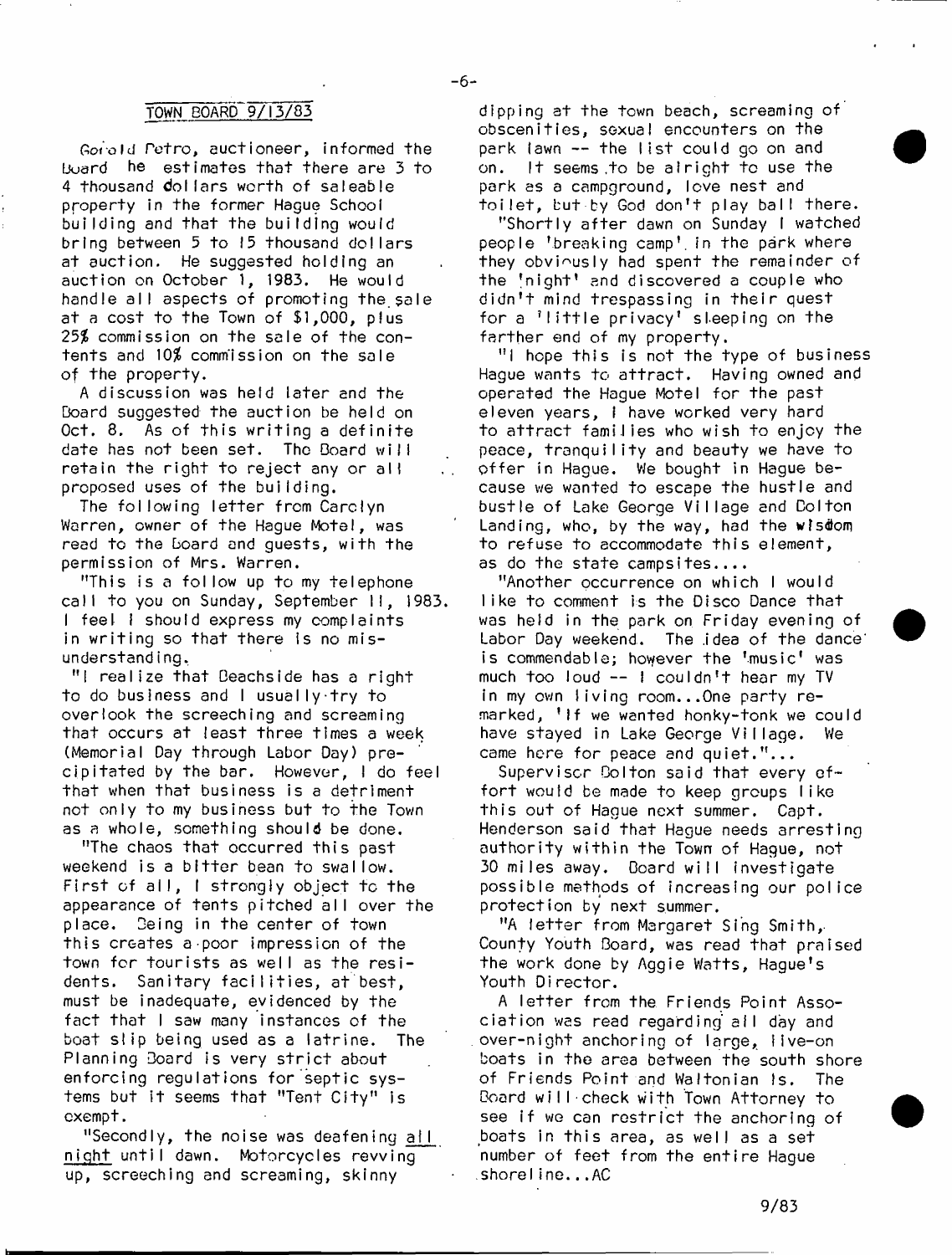## SOUNDINGS

- BORN A girl, Tasha Marie to Jody and Jim Braisted on August 27 in the Glens Falls Hospital. Grandparents are John & Betty Braisted, Silver Bay, Mrs. Florence Lambert, Hague and Mr. William Lambert, Silver Bay. Girls seem to run in the Lambert family - three lovely daughters have presented them w ith ten granddaughters - no boys!
- BORN A girl, Brittney Ann, to Rick and Paula Dhein on Sept. 2. Gran.dparents - Lari and Delmar Dhein, Forest Bay.
- CHRISTENED Keith Andrew, son of Tracy and James Phillips, in the Helen Hughes Memorial. Chapel, Silver Bay on Aug. 21. .Kelth is the great grandson of Adra Seerup, Silver Bay.
- MARRIED Maureen Agnes Yaw, granddaughter of the Harvey Yaws, Hague, to Richard J. Stormer, Jr son of Mr. & Mrs. Richard J. Stormer Sr., Hague on June 4 at St. Mary's in Ticonderoga.
- MARRIED Joyce Monroe, daughter of Mr. & Mrs. Elwin Monroe, Hague, to James Richard Wahlig Bayonne, NJ, on August 7. Joyce's daughter, Liz, is staying with her grandparents In Hague. The newlyweds are residing in Albany.
- MARRIED Ronnie Fuller, son of Mr. & Mrs. Vernie Rockwell, Hague, to Karen Noel of Ticonderoga on August 27 in the United Methodist Church in Ti. They are residing in South Troy.
- MARRIED Theresa Ann Davis, daughter of Mr. Donald Davis, Hague, to Dwayne R. Nichols on September 3 In St. Mary's Cathedral in Cortland, NY. They will make their home in Bossier City, LA.
- MARRIED William S. Garrison III, son of Mr. & Mrs. William S. Garrison, Jr., Hague, to Beverly Minson of Middletown, NJ on Aug. 20. Judge Yaw performed the ceremony at the home of the Garrisons.
- DIED Audrey A. Frasier, 39, Hague, on September I. She is survived by her husband, Cari, nine brothers and four sisters. She was the daughter of Riley Jordon, now of Warrensburg and the late Henrietta Jordon.
- CHUCK BARTON, son of Mr. & Mrs. Charles Barton, Jr., Sabbath Day Point, has entered the freshman class at Lehigh University. At the end of his 5-year program, he will have.earned two.degrees in Engineering and in Business.
- 'DAVID DeFRANCO has been appointed Chairperson for the Science Dept in the TI Secondary School. Mr. DeFranco is a Hague resident.  $\mathcal{L}^{\text{max}}$  , where  $\mathcal{L}^{\text{max}}$  ,  $\mathcal{L}^{\text{max}}$
- SUPERVISOR DICK BOLTON and his : p a r t n e r > . Ga r y • S m i t h , won t h e low gross member and guest tournament at the Ticonderoga Country Club on August 13.

## A.P..A. TO MEET

The Adirondack Park Agency will meet September 22 and 23 at the Silver Bay Association. Both days will begin with a plenary session at 10 a.m. and will be open to the  $p, p, b$  lic.

## HERE WE GO AGAIN!

Port Henry may have its CHAMP, but Hague has its BRUNO.. • We have from a very reliable source (Jack, himself!) that while having dinner the evening of August 25, the Carneys spotted a black bear strolling across thetr lawn. Who's next?

## 

Do not hate yourself just because you're not perfect. You have lots of company. No one else is perfect either.

(From Dr. Verdone's address to teachers)